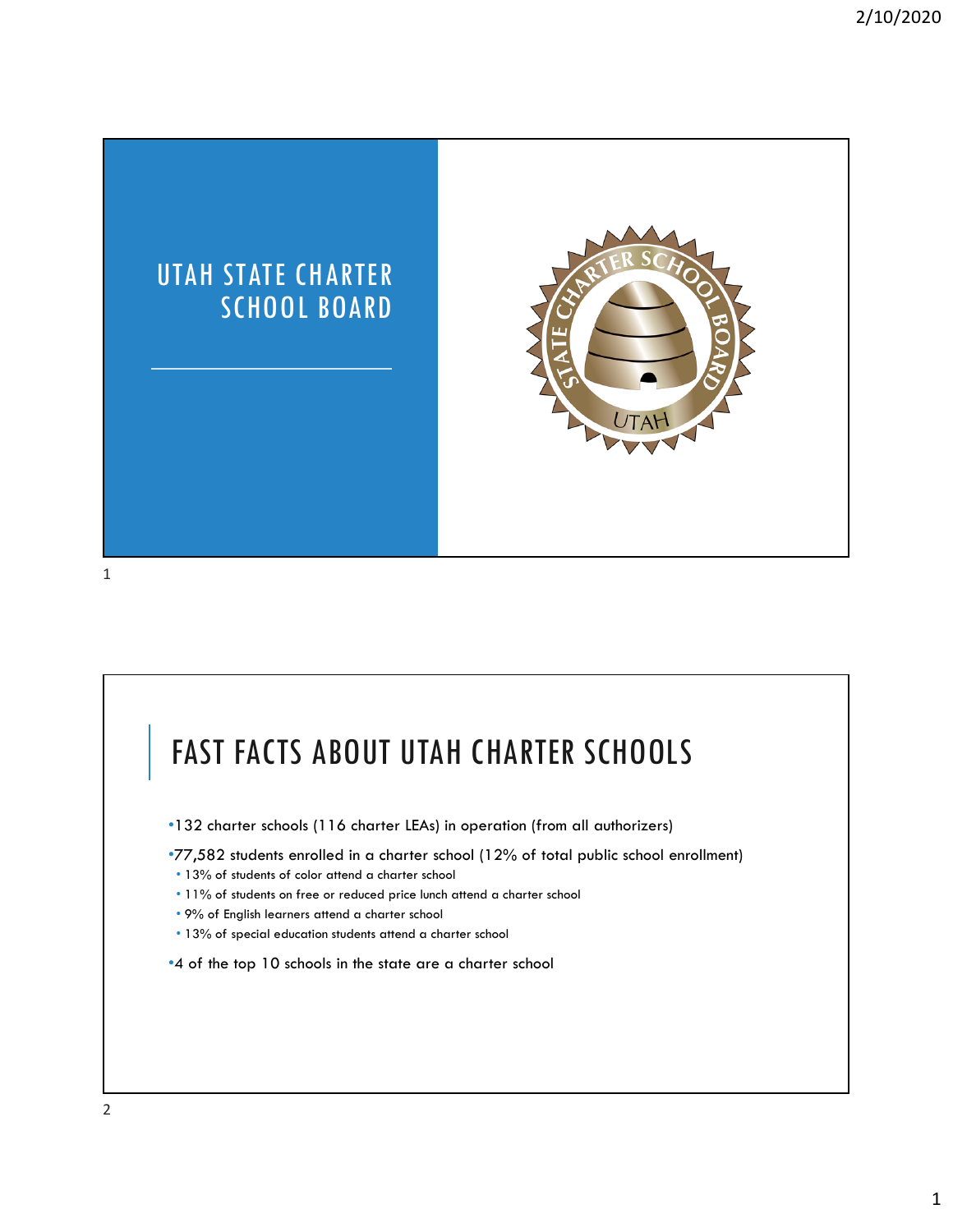

3



## PERFORMANCE DATA FOR THE STATE CHARTER SCHOOL BOARD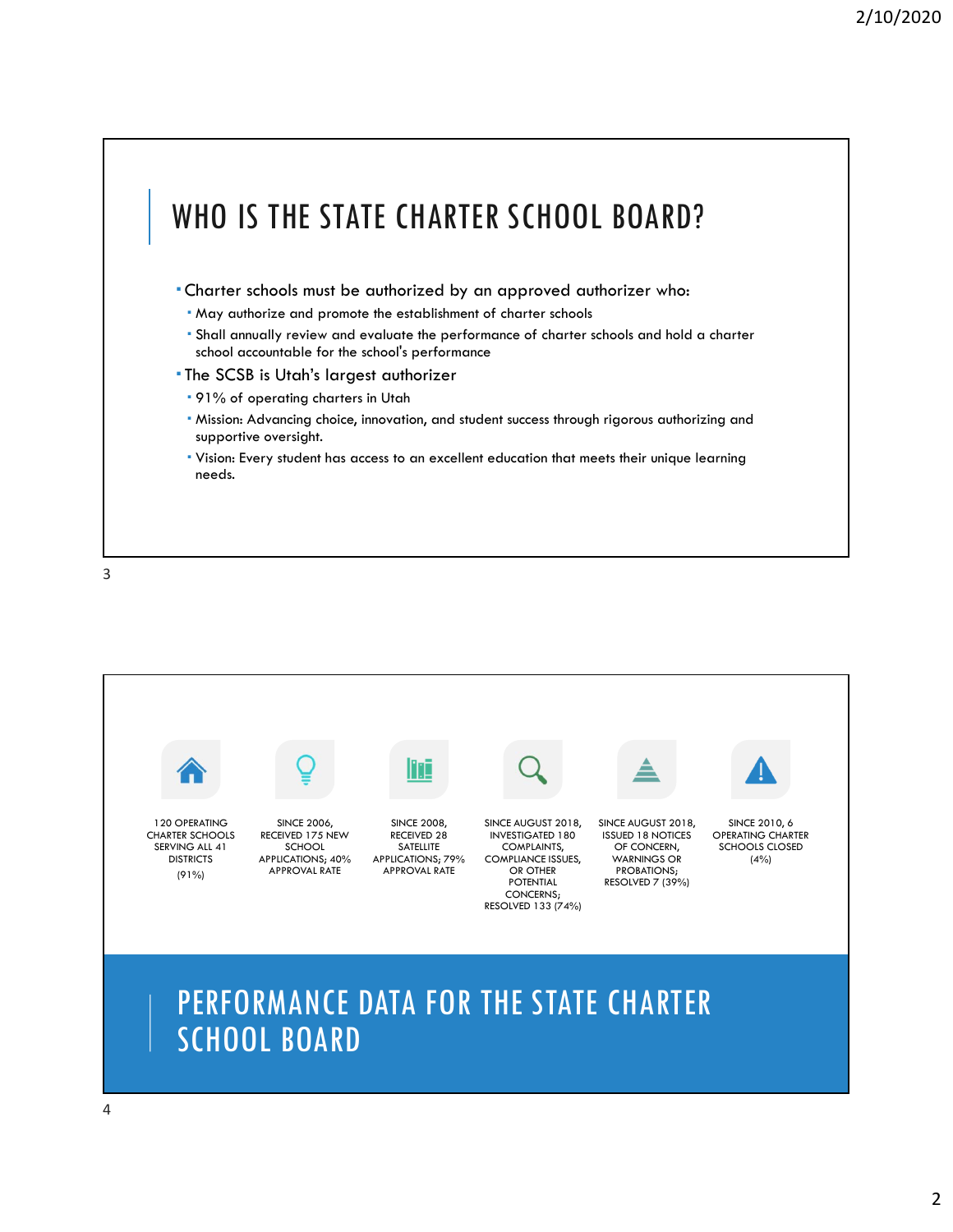## STATE CHARTER SCHOOL BOARD BUDGET

- \$1,435,400 annually for operations
	- \$200,000 for financial monitoring and technical assistance (53F-2-705)
	- Remainder in general fund
	- Carry-forward balances from past years are being used for current expenses
- \$400,000 annually for contracted third-party mentoring and trainings
	- \$200,000 for a mentoring program (53F-2-705)
	- \$200,000 for regional seminars
- \$2,300,000 to charter schools
	- \$2,100,000 annually for start-up grants
	- Large carry forward balance; are increasing award amounts
	- \$200,000 one-time for ISIP (Innovative Student Improvement Program) grants
	- 9 applications were received, totaling \$488,256

5

## REQUEST FOR ADDITIONAL FUNDS FOR BOARD **OPERATIONS**

#### •Need

- There are a growing number of concerns that have been identified but the SCSB does not have the staff to adequately address.
- Information is delayed, so that the SCSB is reactionary to problems instead of preventing them.

#### •Analysis

- The earlier we can identify and work with schools to address concerns, the more likely the school is able to effectively resolve them.
- Trainings by themselves are not enough.

#### •Recommendation

- Increase support and implement a Support Model as a companion to the Oversight Model.
- Increase capacity in to address concerns.

| <b>FUNDING REQUEST</b>               |           |
|--------------------------------------|-----------|
| New Position                         | Est. Cost |
| <b>Portfolio Support Coordinator</b> | \$175,000 |
| <b>Portfolio Manager</b>             | \$150,000 |
| <b>Portfolio Manager</b>             | \$150,000 |
| <b>Support Staff</b>                 | \$100,000 |
| Total                                | \$575,000 |